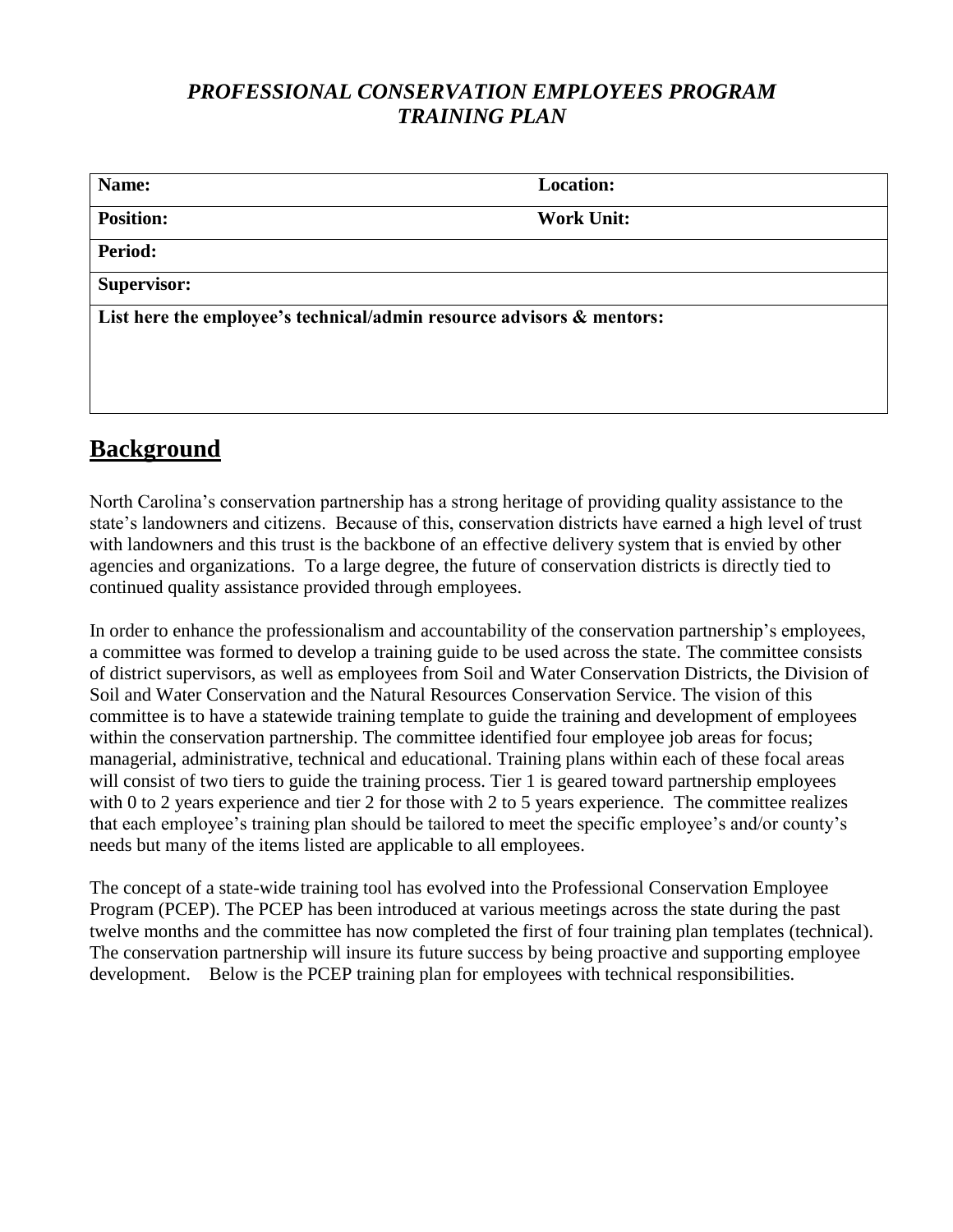# **UNDERSTANDING THE CONSERVATION PARTNERSHIP**

Review the following NRCS publications:

- "Challenging Careers in the Natural Resources Conservation Service"
- "In Partnership with People and a Healthy Land" (to learn about NRCS and its mission)
- "Helping You Help Your Land" (to understand conservation from the landowner's perspective)

Review the questions and answers in "The Guidebook on the Law and Practice of Soil and Water Conservation in North Carolina" (edited by Milton S. Heath, Jr. - 2004) to learn about Conservation Districts and the Conservation Partnership in North Carolina.

Read the article "Son of the Soil" in the magazine "Wildlife in North Carolina" (January 2002) to learn about Hugh Hammond Bennett and his legacy of soil conservation.

Meet with one or more District supervisors to find out what their interest is in conservation and what they feel are the most critical conservation issues that need to be addressed in the county.

Attend a District Board meeting, Local Work Group Meeting, or other meeting where strategic planning is discussed to gain a better understanding of the District's conservation objectives and workload priorities.

Attend a District Issues Meeting and/or an Area Spring or Fall Meeting to gain a better understanding of the issues affecting the Partnership across the Area.

Develop an organizational chart to get a clear understanding of how NRCS, SWCDs, and the Division of Soil and Water Conservation are set up. Review the chart with your Supervisor and the District Conservationist.

Put together a list of partner agencies and organizations in the work unit and introduce yourself to each one.

Work on developing an updated community map for use by the office staff.

# **GETTING TO KNOW THE WORK UNIT**

Identify the important agricultural land uses in the Work Unit and take photographs that illustrate how the farming operations associated with those land uses affect soil and water resources.

Identify the grasses, forbs, shrubs, and trees that are typically found on farmland in the Work Unit.

Review the soil survey information for the Work Unit and compile the soils information for three conservation plans. Use the information to identify soil conditions in the field.

Locate specific tracts of land on a topographic map, an aerial photograph, and a soils map.

Become familiar with all of the different conservation programs that are used in the Work Unit and review Participant contracts to identify the most commonly planned practices for each Program.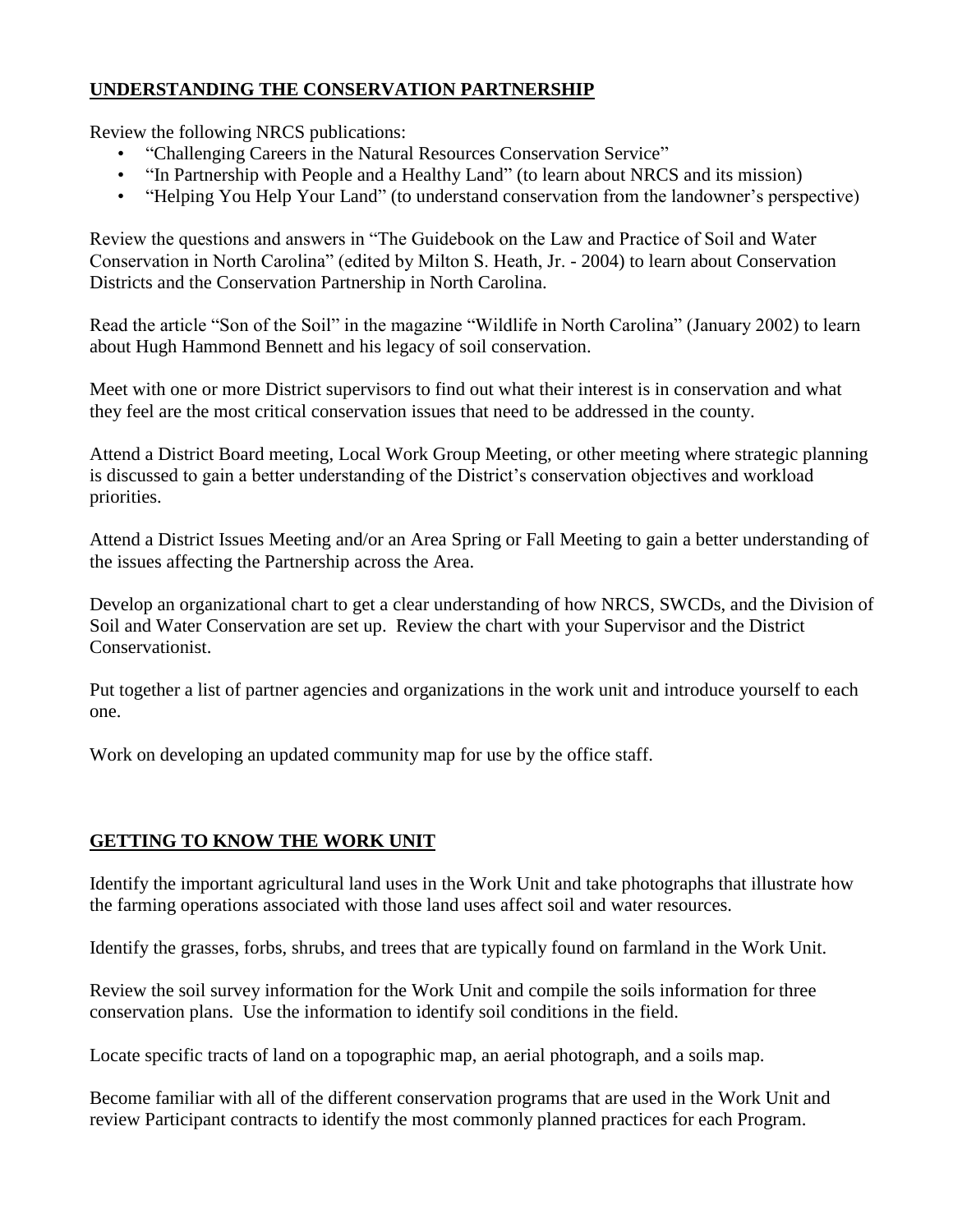Accompany other members of the staff on planning and follow up visits with farmers and record the notes of those visits.

Work with the District Conservationist, district staff and others as needed in developing conservation plans in different parts of the county. This includes pulling topographic maps and aerial photos, taking notes while meeting with the landowner, photographing the resource concerns, and completing other tasks associated with data collection during the planning process.

# **ENHANCING TECHNICAL SKILLS**

Gain an understanding of the Commission Rules & Job Approval Authority Chart and become familiar with the Field Office Technical Guide and what can be found in the different Sections.

Recognize the components of a conservation plan and be able to explain the relationship between the contents of a particular plan and what can be found on-site.

Gather data in the field, calculate soil loss, and identify alternatives for reducing soil loss on three sites in the field.

Gain experience in setting up and using a surveying instrument on three sites, using a rod on three sites, and recording the survey notes for three sites.

Assist other members of the staff in checking out completed practices and documenting the "As-Builts."

Take "before" and "after" photographs of sites in the field to document the condition of the site prior to treatment and the improvement of the site after treatment.

Interview a landowner who has been successful in implementing conservation practices and prepare a narrative which highlights the landowner's accomplishments (make the narrative available for inclusion in a news article, newsletter, PowerPoint, or other presentation).

Work with the District Conservationist, district staff or others as needed in evaluating resource concerns and the conservation treatments that are needed in fields that are being considered for cost-sharing through a Conservation Program, and assist in ranking the applications for that Program.

Assist in the installation of specific practices that are under construction as part of a Program contract.

Gain exposure to NRCS and other available software used in conservation planning.

Attend appropriate technical training classes that will help you in learning your position, and prepare for and attend "Basics of Conservation Planning."

Work towards gaining Job Approval Authority for the six most commonly applied cost-shared practices in the county as identified by the District Supervisors, and report the progress you are making in gaining JAA at each District Board Meeting.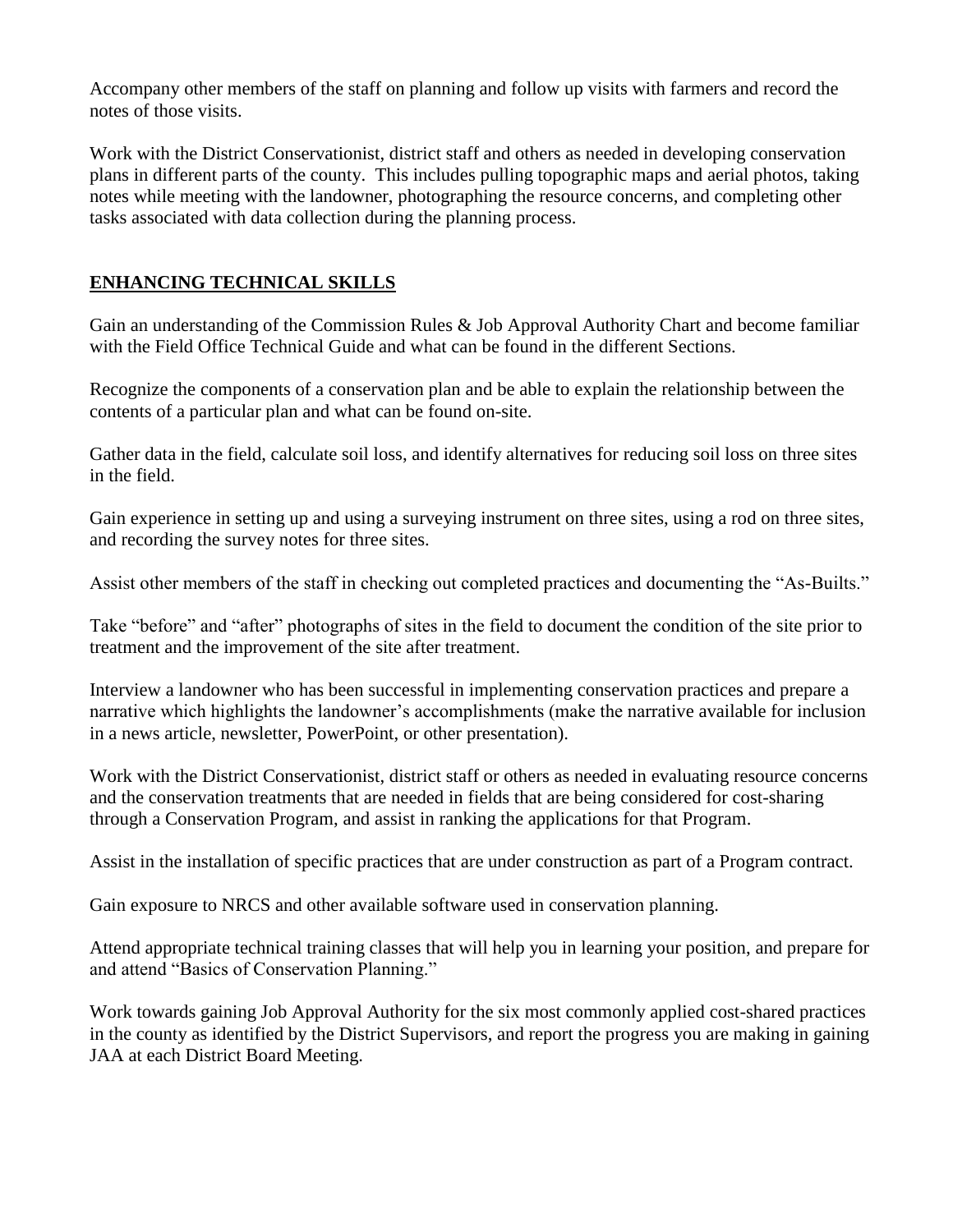# **OPPORTUNITIES TO DEMONSTRATE LEADERSHIP**

Participate fully in overseeing the installation of a comprehensive best management practice or project. Document installation of the project by taking pictures of each phase as it is installed. Prepare a document with photographs and narrative.

Use comprehensive projects to help train other employees who have never worked on these types of projects.

After a project is complete, visit all of the sites in the field where the remaining practices in the landowner's contract are to be installed. Document the landowner's progress in completing the practices, and review with the landowner the schedule for installation of each practice to ensure that practice installation remains on schedule.

#### **SUGGESTED TRAINING TIERED TIMELINE (as applicable):**

#### **Six months**

History of Soil and Water Conservation Districts Knowledge of General Statutes (GS139; administrative rules) Excellent customer service skills NCASWCD Strategic Plan District's Annual Plan County Policies

#### **One Year**

Familiarity with county maps; aerial photographs Topographical maps RUSLE & RUSLE2 PLAT Proficient with county soil survey/soils **NLEW** Cultural Resources Training State Cost Share Program Policies (NCACSP & CCAP), planning and field assessment State Easement Program Policies (CREP, ADFP/Farmland Preservation), planning and field assessment

#### **Two Years**

Proficient in surveying and note keeping Job approval on two non-engineering and two engineering agricultural BMPs Job approval for two non-agricultural BMPs GIS/GPS field use Drainage/Erosion Inventory and Evaluations Public Presentations Proficient use of computers Conservation Field Assessment and Planning (not just Toolkit or NCACSP) Basic Conservation Planning Nutrient Management Training Waste Utilization Planning including development of waste utilization plan Pond Construction Preliminary Assessment Technical Specialist Designation for Animal Waste Management (SWC Commission)